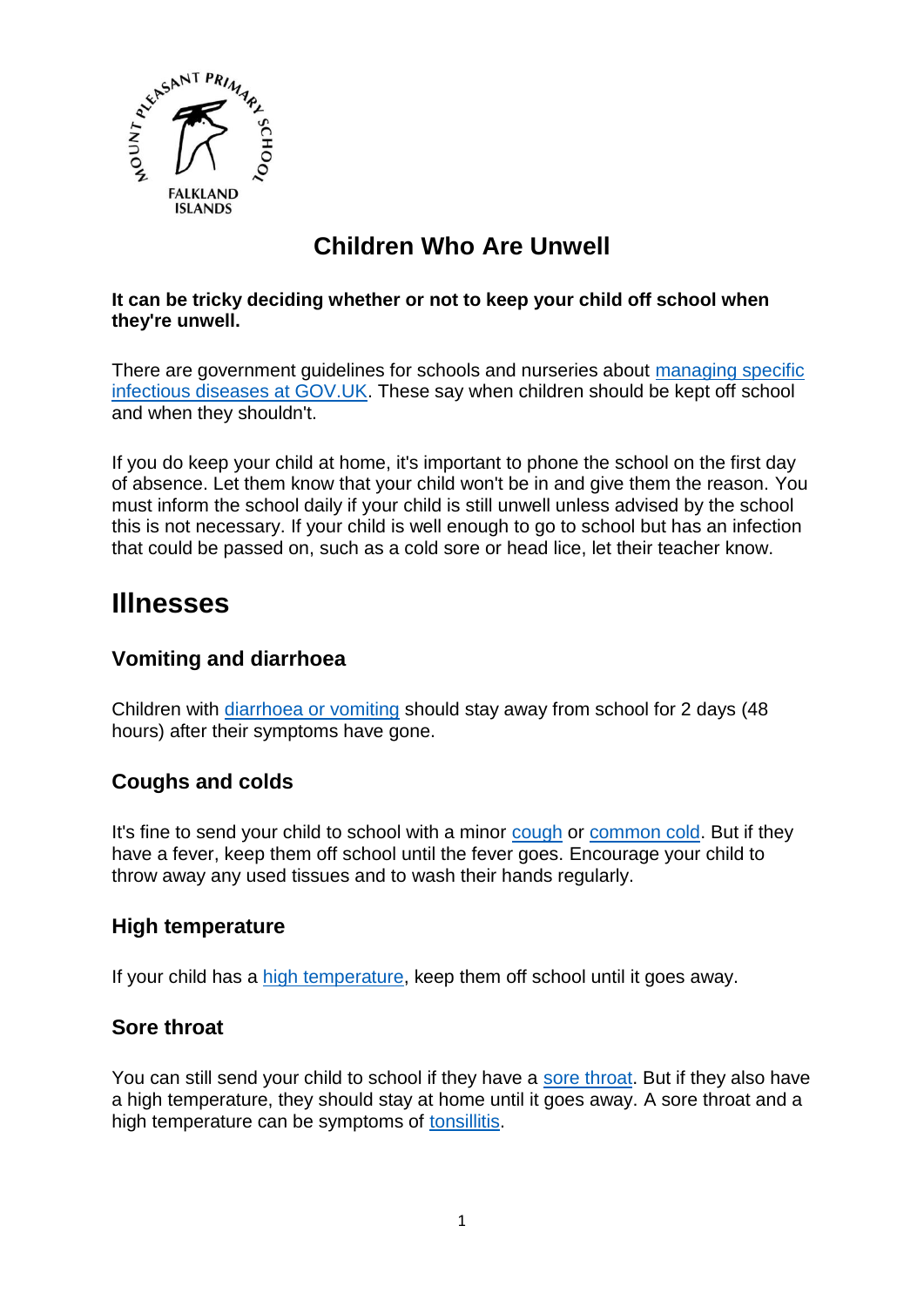

# **Chickenpox**

If your child has [chickenpox,](https://www.nhs.uk/conditions/chickenpox/) keep them off school until all the spots have crusted over. This is usually about 5 days after the spots first appeared.

# **Cold sores**

There's no need to keep your child off school if they have a [cold sore.](https://www.nhs.uk/conditions/cold-sores/) Encourage them not to touch the blister while they have the cold sore, or to share things like cups and towels.

# **Conjunctivitis**

You don't need to keep your child away from school if they have [conjunctivitis.](https://www.nhs.uk/conditions/conjunctivitis/) Do get advice from your pharmacist. Encourage your child not to rub their eyes and to wash their hands regularly.

#### **Ear infection**

If your child has an [ear infection](https://www.nhs.uk/conditions/ear-infections/) and a high temperature or severe earache, keep them off school until they're feeling better or their high temperature goes away.

#### **Hand, foot and mouth disease**

If your child has [hand, foot and mouth disease](https://www.nhs.uk/conditions/hand-foot-mouth-disease/) but seems well enough to go to school, there's no need to keep them off. Encourage your child to throw away any used tissues straight away and to wash their hands regularly.

## **Head lice and nits**

There's no need to keep your child off school if they have head lice. You can treat [head lice and nits](https://www.nhs.uk/conditions/head-lice-and-nits/) without seeing a GP.

## **Impetigo**

If your child has [impetigo,](https://www.nhs.uk/conditions/impetigo/) they'll need treatment from a GP, often with antibiotics. Keep them off school until all the sores have crusted over and healed, or for 48 hours after they start antibiotic treatment. Encourage your child to wash their hands regularly and not to share things like towels and cups with other children at school.